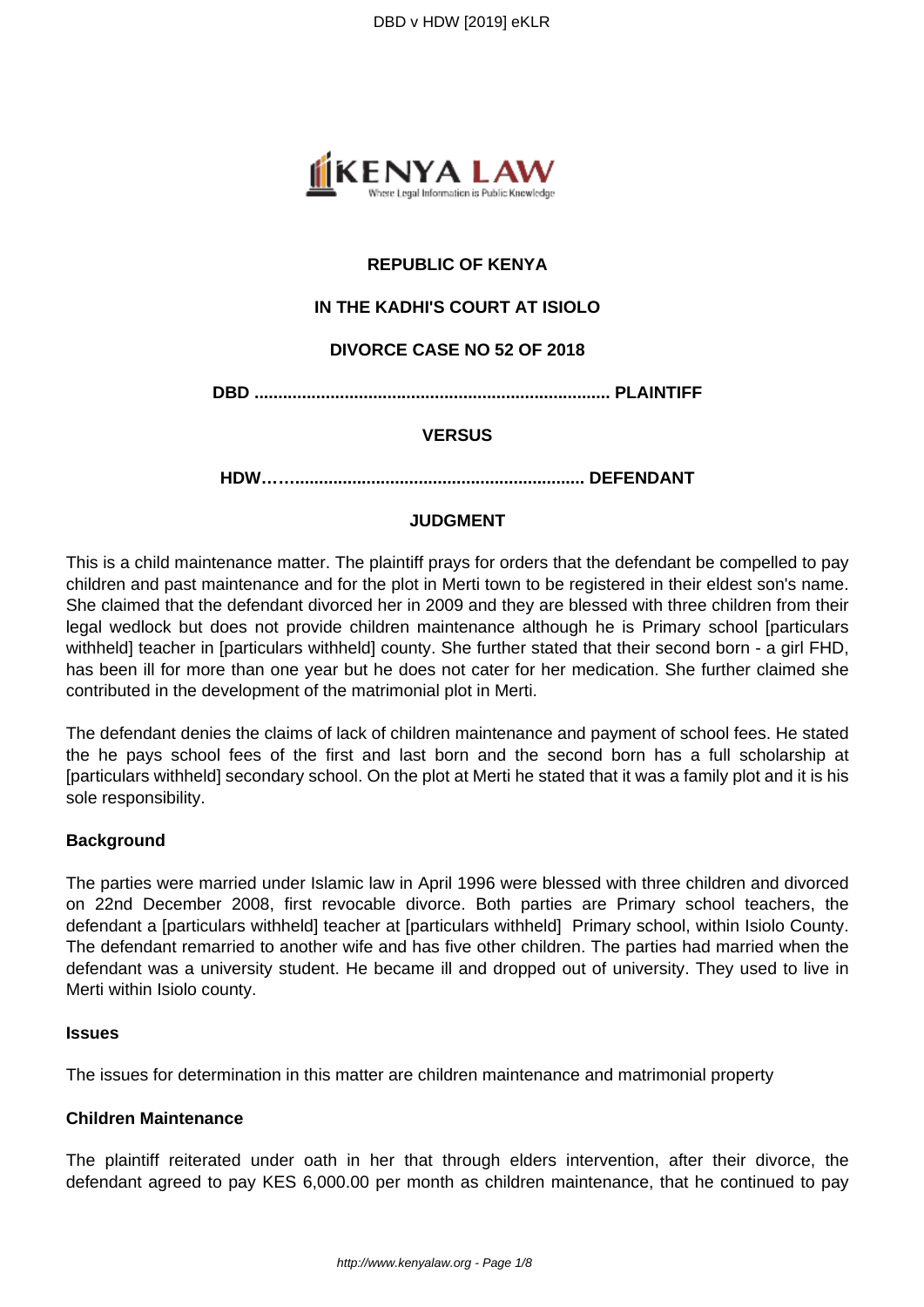albeit irregularly but since 2014 he completely stopped paying the children maintenance. The plaintiff called two witnesses. Muktar Idi Abudo's [PW1] and ABD's [PW2], evidence is that the plaintiff had problems getting adequate maintenance and school fees of the children from the defendant, her husband. PW1 testified that he was a living with the parties at Merti as a student. PW2, a sister of the plaintiff testified that she was the one supporting the plaintiff and her children from her funds in food, education as well as medication of their ailing daughter FHD. The defendant called one witness Habiba Duba Wanga [DW1]. Her evidence is that the defendant was mentally unwell for some time and even dropped from university as a result of his sickness, that he used to support his children with KES 5,000.00 p.m. regularly from the time he got employed but that he was suspended from work and could not provide maintenance for his children but resumed provision after the suspension was lifted. She testified that the defendant provided school fees for their first born son to join secondary school. It is her evidence that the defendant suspended providing the KES 5,000.00 p.m. since he started educating the son and that she heard dispute on this issues between the parties. She further stated the defendant has five other children from another marriage and also has a farm in Gambela. The defendant stated under oath that he earns KES 40,000.00 p.m.

It is clear from the evidence that the defendant had been providing up to when the eldest son joined Form one in 2015, when the defendant only pays school fees for the son but no maintenance of the children. He argued that that was his ability based on his income. It is evident also that the plaintiff and her family also assist in sustenance and education of the children.

Unlike statutory law, Islamic law provides that the responsibility of providing of children belongs entirely to their father, in this case the defendant. Section 90 of the children's Act, Cap 141 Laws of Kenya provide

**''Unless the court otherwise directs and subject to any financial contribution ordered to be made by any other person, the following presumptions shall apply to the maintenance of a child:**

**(a) where the parents of a child were married to each other at the time of birth of the child and both are living, the duty to maintain a child shall be their joint responsibility''.** 

A child, under Islamic law, is entitled to supported to have a reasonable standard of living. Article 107 (1) provide:

**The child shall have the right to a standard of living that befits his physical, mental, religious and social growth.** 

The Qur'an places the responsibility of children maintenance on the child's father. The Qur'an:2:233 provide:

**' their mothers shall give suck to their children for two whole years (that is ) for those (parents) who desire to complete the term of suckling, but the father of the child shall bear the cost of the mother's food and clothing on a reasonable basis. No person shall have a burden laid on him greater than he can bear. No mother shall be treated unfairly on account of her child; nor father on account of his child. And on the (father's) heir is incumbent the like of that (which was incumbent on the father). If they both decide on weaning the baby by mutual consent and after due consultation, there is no sin on them. And if you decide on a foster suckling mother for your children, there is no sin on you, provided you pay (the mother) what you agreed (to give her) on reasonable basis. And fear Allah and know that Allah is All Sear of what you do'**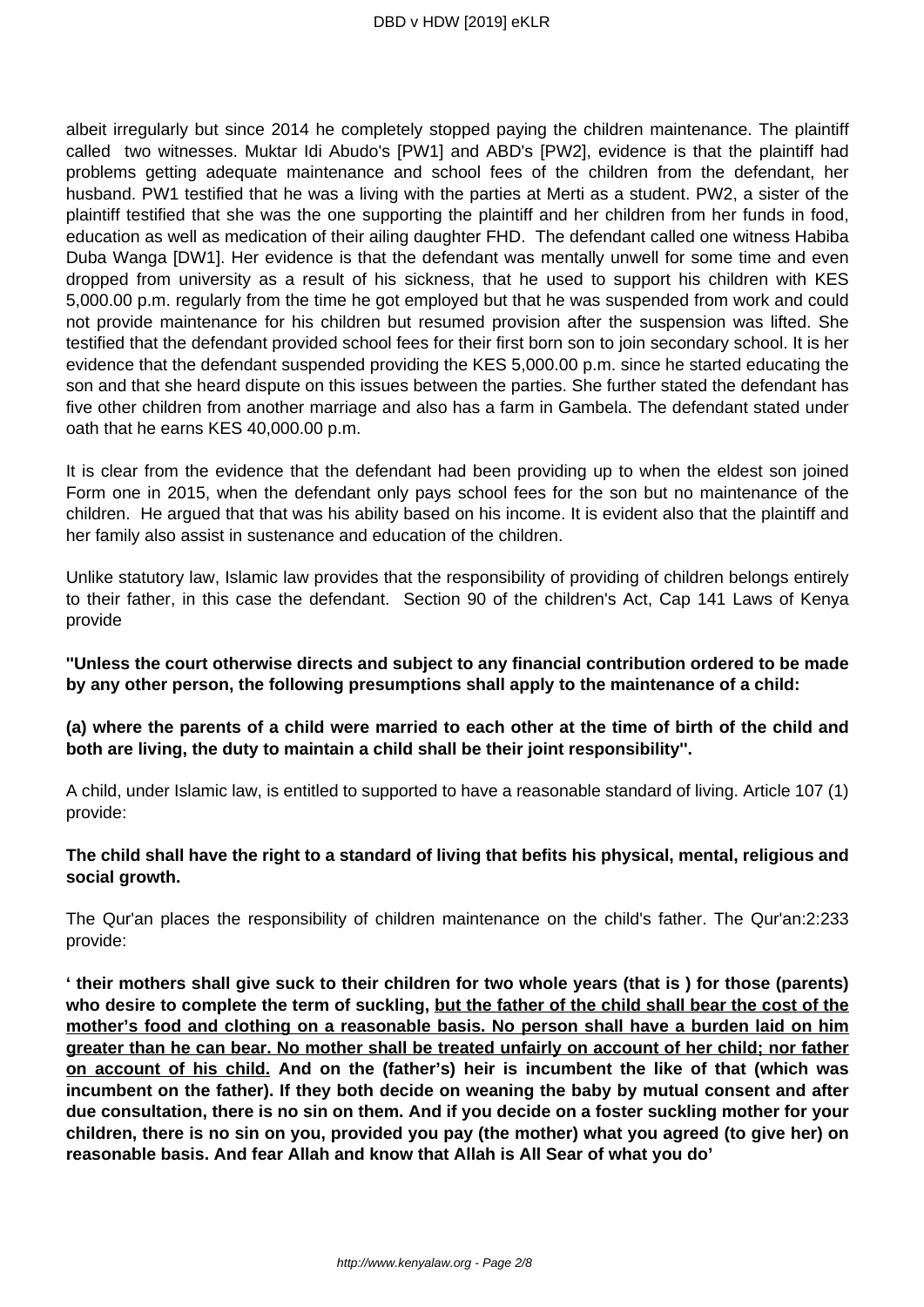Article 106 (6) of the Islamic Charter on Family [ICF] provide both parents are responsible of physical care of the child.

### **''Through mutual consultation, both parents are responsible for caring for the child, his interests and living conditions''.**

Article 107 (2) places the financial responsibility of care of the child on his father. It provides:

# **In the case the child possesses no property or finances, the obligation to provide financial support shall be borne by his father, unless he is unable, in which case it shall be borne by other relatives who are financially capable, in accordance with the provisions of Islamic Shariah.**

The law is however silent on the quantum of children maintenance. It is left to Urf custom, needs of the child and financial ability of the father. Islamic law does not oblige a person to do any act or pay more than his ability. Qur'an :65:6 -7 provide:

**'Lodge them (the divorced women) where you dwell, according to your means, and do not harm them so as to straiten them (that they be obliged to leave you house). And if they are pregnant then spend on them till they lay down their burden. Then if they give suck to your children for you, give them their due payment, and let each of you accept the advice of the other in a just way. But if you make difficulties for one another, some other woman may give suck for him (the father of the child). Q:65: 6**

**"Let him who hath abundance spend of his abundance and he whose provision is measured let him spend of what Allah gave him, Allah asketh naught of any soul save that which He hath given it, Allah will vouchsafe after hardship ease". Q:65:7** 

The defendant as the father has practical challenges to meet his financial obligations towards the children both of his ex and current wife. In considering issues relating to children I am guided by the mandatory constitutional and Qur'anic guidelines to protect the best interests of the child. Article 53 (2) of the Constitution of Kenya (2010) provide:

**"A child's best interests are of paramount importance in every matter concerning the child".**

Abdallah Ibn Amr Al Aas narrated that the Prophet [PBUH] said, **'It is a serious sin for one to abandon [not maintain] his dependants'** Abu Daud [3/118]. It is authenticated by Al Albany in Al - Mishkaat [3/340]

considering the needs of the eight children, their best interest and financial ability of the defendant, I find the defendant's lack of provision of maintenance in order to focus of payment of school fees of the children unjustified and unwarranted. He owns a farm and is [particulars withheld] teacher of a primary school, a permanent and pensionable job. The six thousand the elders had directed was reasonable. If KES 30,000.00 [leaving KES 10,000.00 for his personal requirement] was to be equally distributed to each of the eight children, the plaintiff's three children with the defendant would be entitled to 11,250.00 per month. However this will not leave the defendant with any savings to cater for the children's education. In the circumstances, I hereby order that the defendant do pay the plaintiff KES 6,000.00 per month as children maintenance and continue paying school fees for all his children as necessary.

### **Matrimonial property**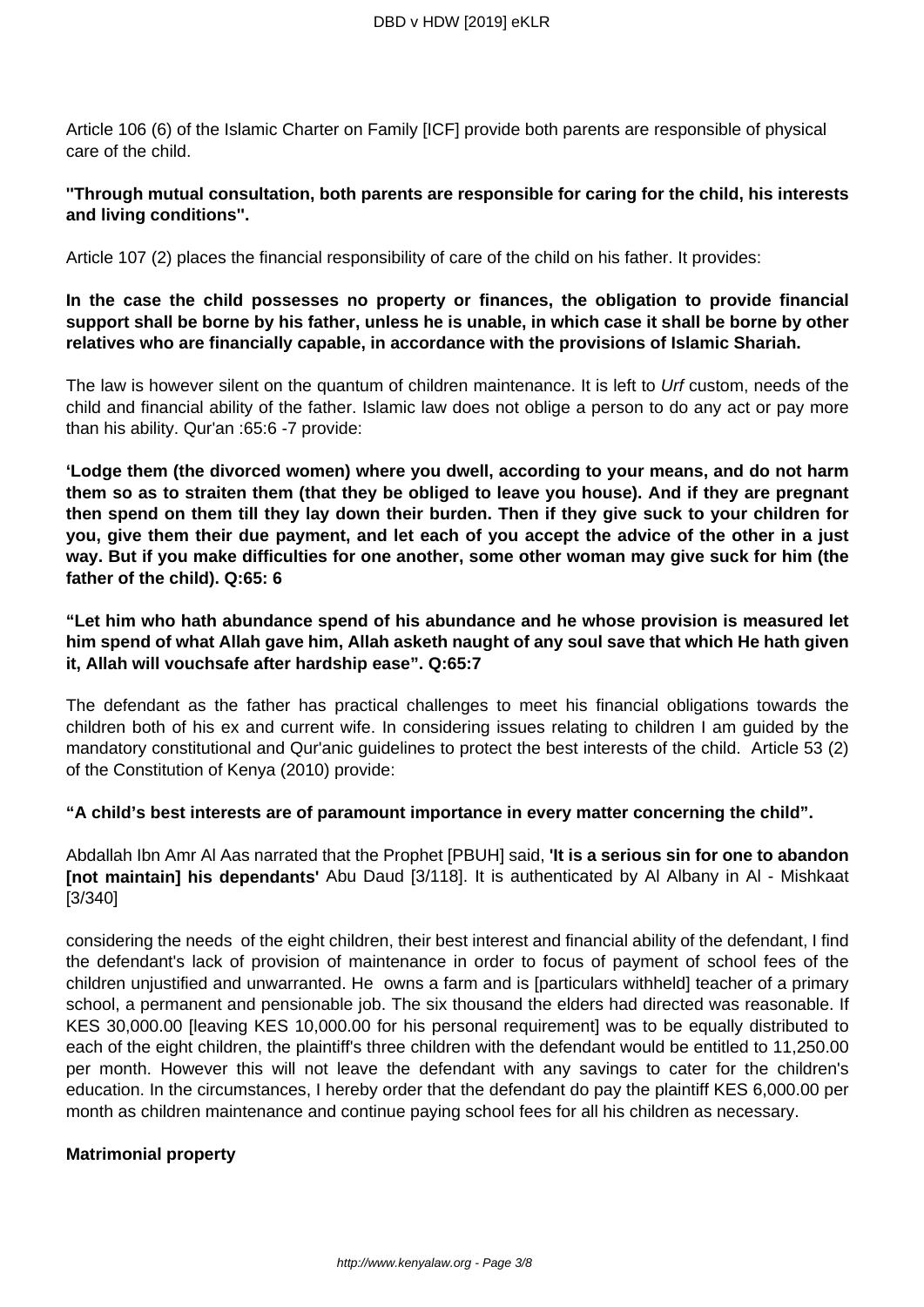On this issue, the plaintiff stated under oath that she contributed in the development of the matrimonial house at Merti by fetching water, putting the fence, toilet and supervision of the project while the defendant was a student at university. The defendant admitted that the plaintiff did the floor and repaired the fence. He denies she made any other contribution to the development of the Merti house. None of the plaintiff's two witnesses gave any evidence on the plaintiff's contribution to the house in Merti. She produced no documents to support her claim. On the other hand, DW1, the defendant mother's evidence is that the plot belonged to her and she gave it to her son who built the house standing on it. Under cross examination, admitting she did not know how the construction was financed, she stated "I don't know how the house was financed. You were husband and wife'.

Under Islamic law of evidence it is the obligation of the claimant to prove his or her claim.

## **'' ...say produce your proof if you should be truthful''. Qur'an [Al Naml]:27:64 Ibn Abbas [R.A.] narrated that the prophet PBUH] said: 'The onus of proof lies on the plaintiff and the oath is to be taken by the defendant. Reported by Bukhari [4552], Muslim [1/1711], Al Baihaki [10/252]**

On this issue, the plaintiff is the claimant. She failed to demonstrate any substantial contribution to the construction of the house. It is however factually correct and I do hereby find, that the house was constructed during their legal matrimony and she made minor contribution in terms of improving the house by making the floor and repairing the fence.

Both Statute and Several decisions of Superior Courts indicate, the Kadhi's court may hear and determine disputes on matrimonial property matters between parties who profess the Muslim faith. Section 3 of the Matrimonial Property Act, 2013 provide:

# **A person who professes the Islamic faith may be governed by Islamic law in all matters relating to matrimonial property.**

# In **R.M.M v B.A.M [2015] eKLR, CIVIL APPEAL NO. 267 OF 2011, WAKI, G.B.M. KARIUKI, MWILU, M'INOTI & MURGOR, JJ.A;** the Court of Appeal held:

'At the root of the issue is whether it was the High Court or the Kadhi's Court which has jurisdiction to determine the matter of distribution of the matrimonial property....''..If their marriage was purely Muslim, and the property in issue was acquired during the currency of that marriage, the Kadhi's Court would be the most efficacious in handling and determining the dispute.

# In **Salim Ali Amran v Officer Commanding Police Division Kisauni & 4 others [2015] eKLR, Emukule J, held:**

'I also direct that the motor vehicle (which was detained pending the determination of the Petition herein) be released forthwith to the Fifth Respondent, pending any further orders from the Kadhi's Court, in Kadhi's Court Civil Case No. 198 of 2014, on the determination of the division of matrimonial property under Islamic law, between the Petitioner and the Fifth Respondent.

Statutory and case law therefore envisage that disputes of division of matrimonial property of Muslim spouses shall be governed according to Islamic law by the Kadhi's court.

In common law, matrimonial property refers to the property acquired during the marriage either by joint effort or sole effort of the parties.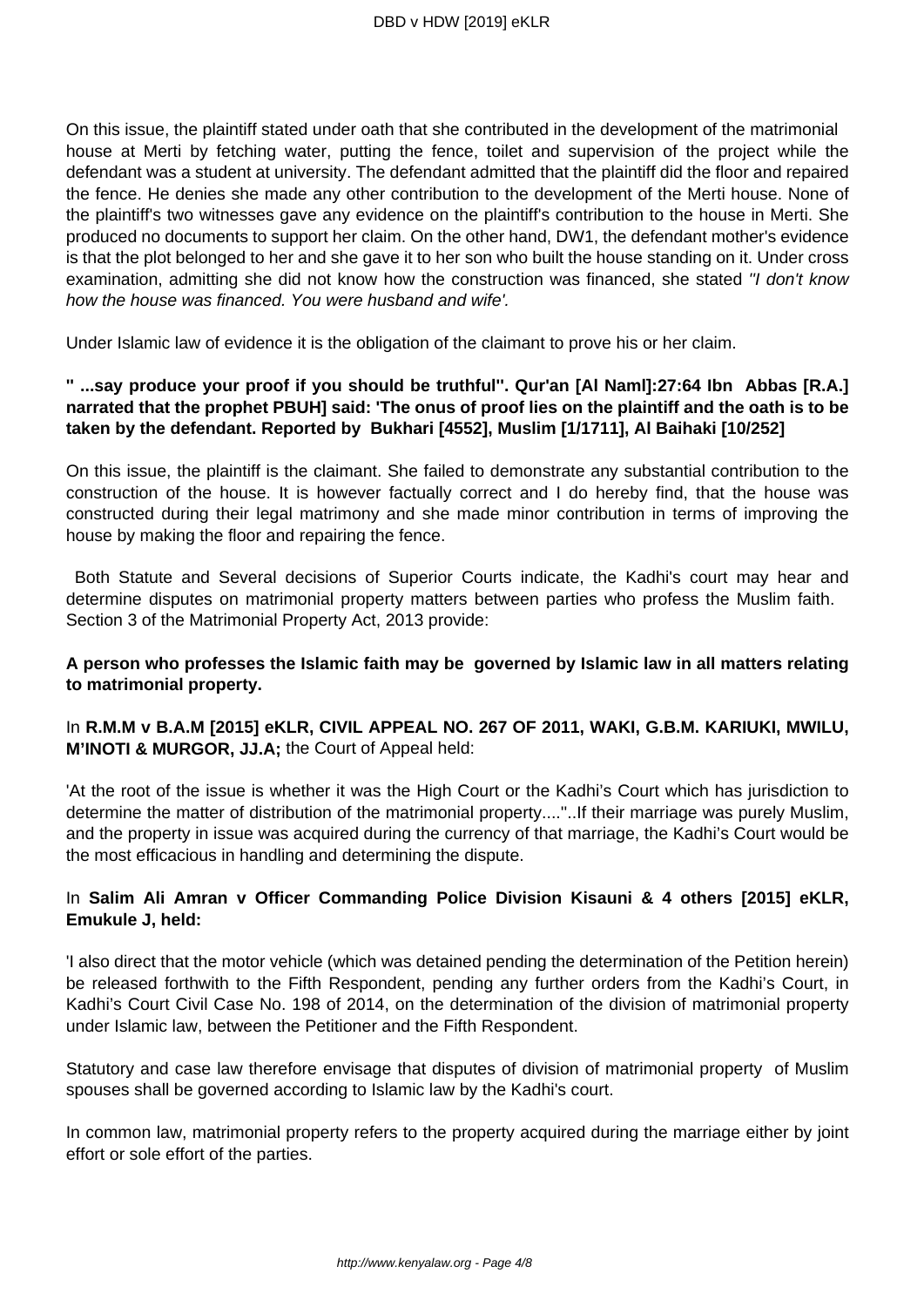Lord Denning in the case of **Wachtel v. Wachtel [Fam. 72 at p. 90, 1973]** stated **'matrimonial property refers to the things which are acquired by one or the other or both parties'**.

Lord Diplock in **Pettit v. Pettit [AC 777, 1970]** agrees with him and adds **'.. [the property] was intended for the common use and enjoyment of both spouses or their children'**.

Muslim scholars have conflicting opinions on the issue of matrimonial property. However the maxim of Islamic jurisprudence **''In contracts effect is given to intention and meaning and not to words and phrases''** [section 3 of the Ottoman courts manual (Hanafi)] gives prominence generally in Islamic law not to titles and terms but to the meaning and actual practice of an issue. It is therefore important to have the right perspective of such contemporary and emerging issues and give effect to the spirit of Islamic law and not dwell too much on text which might not explicitly exist.

The proponents against matrimonial property argue there is no legal authority providing for matrimonial property in Islamic, that there already exist remedies in Islamic law to compensate a divorced women specifically *mata'a* [conciliatory gift] and that it is a new transaction and concept of non Muslims based on their faiths and cannot be Islamised. The Al Qbas magazine reported the Department of Fatwa and edicts, Egypt to have stated:

'Matrimonial property is a new transaction that has started to enter Muslim society. It is a transaction of non Muslims based on their faith which preclude the principle that marriage is for eternity - till death do us part - and impossibility of divorce. Divorce, among these societies is only possible under civil legislation where the properties. It is also based on the general principle that a large portion of husband's wealth goes to his widow and vice versa. Muslims have been affected by this concept through globalization, communication and interaction with other societies. We are unable, though Islamic jurisprudence principles to Islamize this concept or refer it to any of the Islamic transactions. It does not resemble partnerships, gifts, or delegation [power of attorney] or any other transaction under Islamic law.''

The proponents for divorced wives to have a share in matrimonial property rely on general provisions recognizing women's right to ownership, protection of individual wealth and prohibition to unlawfully eat other's wealth. They contend that the wife has an independent financial status and capacity just as the man<sup>[1]</sup> and that the capacity is not extinguished by marriage. The wealth and properties of a wife are illegal to be used by her husband without her express consent. The Qur'an asserts that men have a share of their earnings and women have a share of their earnings . Thus' the Qur'an treats a wife equally with man on financial capacity.

**''And wish not for the things in which Allah has made some of you to excel others. For men there is reward for what they have earned, [and likewise ] for women there is a reward for what they have earned, and ask Allah of his Bounty. Surely Allah is All Knower of everything[2].''**

The Qur'an and Sunnah prohibit unlawful use of another's wealth without his or her consent.

**'O you who have believed, do not consume one another's wealth unjustly but only [in lawful] business by mutual consent. And do not kill yourselves [or one another]. Indeed, Allah is to you ever Merciful'. Q:4:29** 

Narrated Ibn Abbas [R.A] the prophet [PBUH] gave a sermon on yaum al nahr [Eidul Adh'ha] saying: **'O people, what is day is today", they said it is a sacred day, he asked what town is this", they replied, it is a sacred city [Maka], he asked them, what month is this", they replied, it is a holy**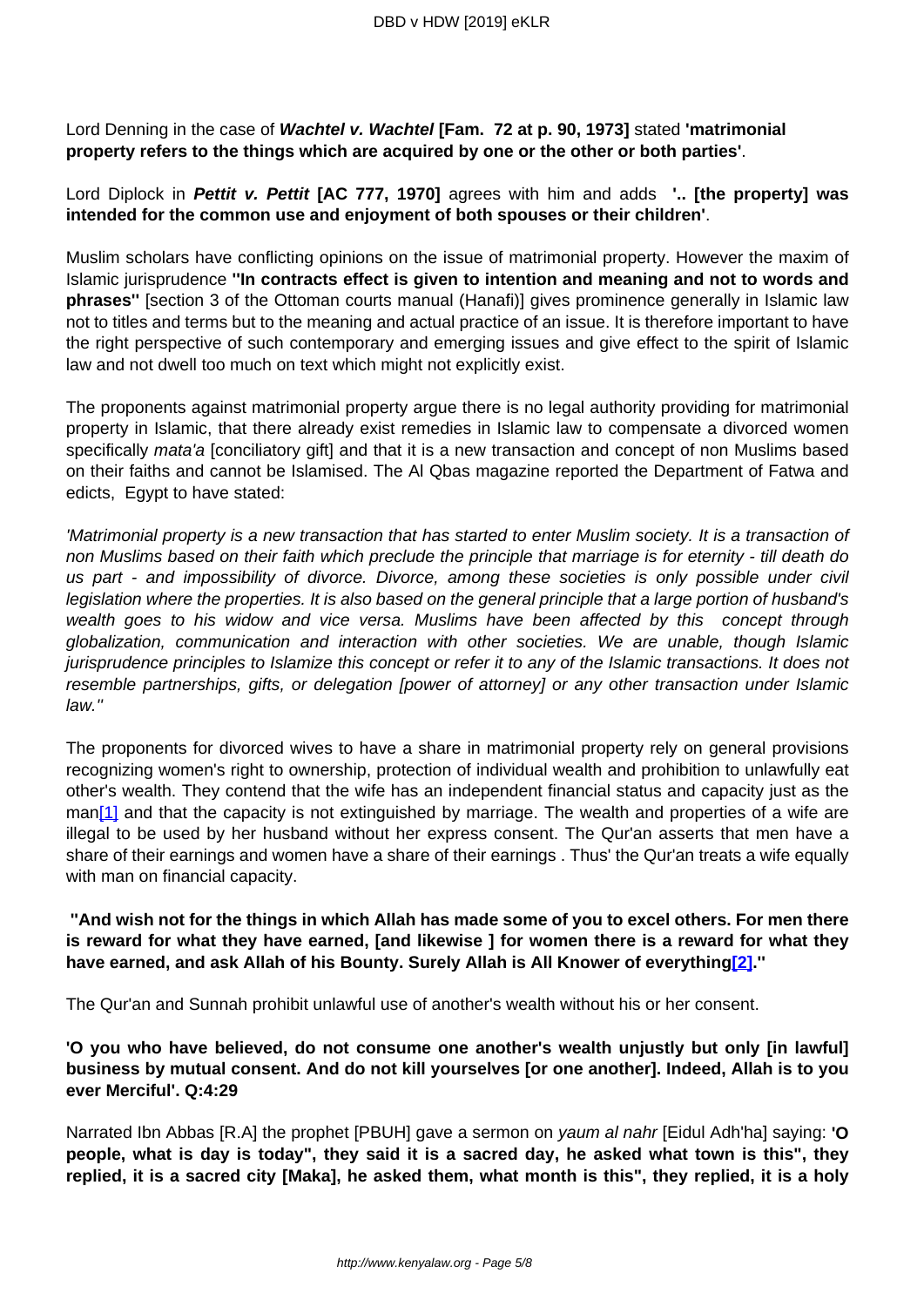**month [Dhul Hajj], he then said: 'surely, your life [blood], your wealth, your dignity is sacred, like the sanctity of this day, in this city, in this month. He repeated it several times then raised his head and said, 'O Allah Have I delivered the message"'**. [Bukhari 1652]

Islamic law recognizes that where properties of two persons are merged, each is entitled to his or her share. In ' **Bughyatul Mustarshidin at p. 159**, Sheikh Abdulrahman Muhammad al Ba'lawy states:

When the property of a husband and wife has merged and it is not known whose property is more, there are no signs to differentiate the property from one to the other, and then divorce or death occurs between the two, it is therefore unlawful for one or both (spouses or heir) to rule over (utilise) part of the property before it can be differentiated or before conciliation (al-sulh)

Ibn Al Qayyim, in Al-Turuq al-Hukmiyyah Fi al-Siasah-al-Syar'iyyah, p. 24[3], alludes to the right of a wife to a share in matrimonial property acquired during marriage based on her contribution even if title is in the name of the husband.

"It cannot be assumed based purely on what is held in hand or having authority over a name by having the name on a land title and the likes becoming the rights of only a single person if the property is acquired during the duration of the marriage, in fact its existence is of no consequence. In relation to this, an allusion can be made to the appliances in the house and other properties for example a house, a piece of land and the likes that are acquired during the time when both are still husband and wife unless there is proof to show that the properties were divided or the rights of each one separately".

The concept of matrimonial property is complete separation of the wealth of the husband and wife and independent financial identities of the husband and wife' $[4]$ . The Moroccan Code of Family Rules provide recognition and consideration of contribution of each spouse during distribution of properties acquired and developed during their marriage. Section 49 of the Moroccan Code of Family Rules provide:

# **'Each spouse has independent financial status save that they are allowed , during the marriage to contribute and invest and eventually distribute properties and investments'.**

The concept of matrimonial property as understood in common law has no legal foundation in Islamic law. However Islamic law prohibits consumption of each other's wealth unjustly. It is factual that during the period of marriage, spouses either directly or indirectly contribute to the acquisition of property. Such contribution of each spouse, whatever name given to it, must, of necessity and justice, in the event of divorce, be returned to him or her. To say otherwise is to unjustly consume effort and wealth of others which is prohibited in Islam in the strongest terms possible. Accordingly, a divorced wife, in my opinion, is entitled to a fair compensation of the matrimonial property based only on her proven contribution, directly or otherwise, to its development during the marriage.

The basis of division of the matrimonial property in common law, is the recognition of the division of labour between husband and wife, without which the accumulation of the wealth is not possible. Burge, in Colonial & Foreign laws, London 1838, as quoted by J Gray in Reallocation of property on divorce, p. 34. stated:

'Men can only earn their income and accumulate capital by virtue of the division of labour between themselves and their wives. The wife spends her youth and early middle age in bearing and rearing children and in tending the home. The husband is thus freed for his economic activities. unless the wife plays her part, the husband cannot play his. The cock bird can feather his nest precisely because he is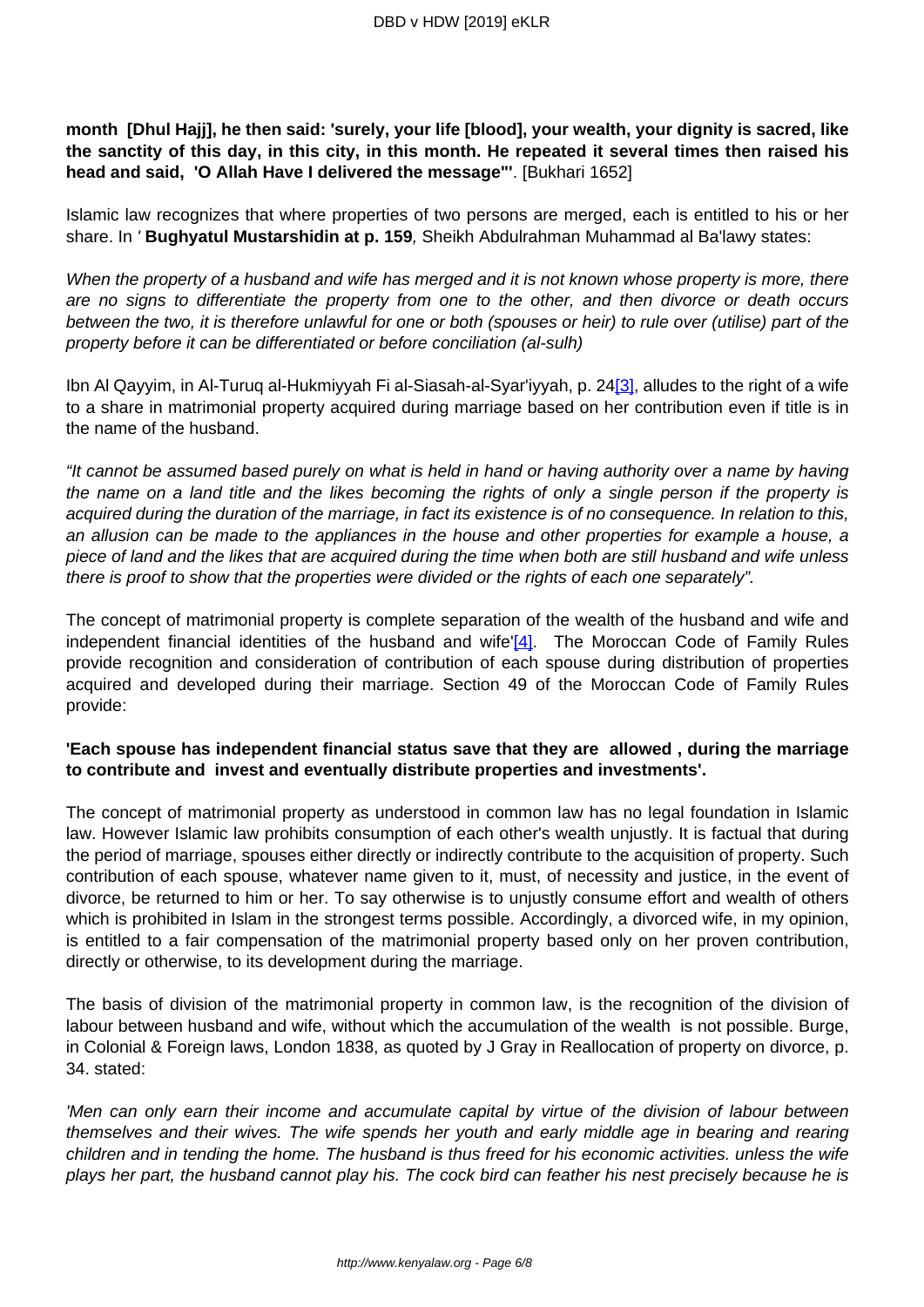not required to spend most of his time sitting on it'.

In Islamic law, division of matrimonial property is based on direct or indirect, determinable individual contribution of each spouse. In Malaysia as practiced in Syariah Courts based on the concept of harta sepancarian, a Malay customary law, in division of matrimonial property, due consideration is given to the extent of contribution of each spouse. The Islamic Family Law [Federal Territories] Act, 1984 [IFLA] provide:

**76(1) The court shall have power, when granting a decree of divorce or judicial division to order the division between the parties of any asset acquired by them during the marriage by their joint efforts or the sale of any such assets and division between the parties in any proceeds of sale.** 

**(2) In exercising the power provided by subsection (1) of this section, the Court**

**have regard to:** 

**(a) The extent of the contributions made by each party in terms of money,**

**property or work towards the assets; ...**

**(4) and subject to those considerations the court may divide the assets or proceeds of sale in such proportions as the court think reasonable but in any case the party whose effort the assets were acquired shall receive greater proportion.** 

In the instant case therefore the plaintiff having made minimal contribution in construction of the matrimonial property in Merti, is entitled to equally a minimal, fair and just compensation commensurate with her contribution. I direct and hereby order that she be paid KES 60,000.00 as her share of contribution thereof.

This being a family matter, I make no orders as to costs.

Orders accordingly.

#### **Dated, signed and delivered in open court in ISIOLO on 12th February 2019.**

## **HON. ABDULHALIM H ATHMAN**

**PRINCIPAL KADHI**

### **ISIOLO LAW COURTS**

In the presence of

Mr. Denge Boru court assistant

**Plaintiff** 

Defendant

[1]Assembly of Islamic Jurisprudence, Organisation of Islamic co-operation.